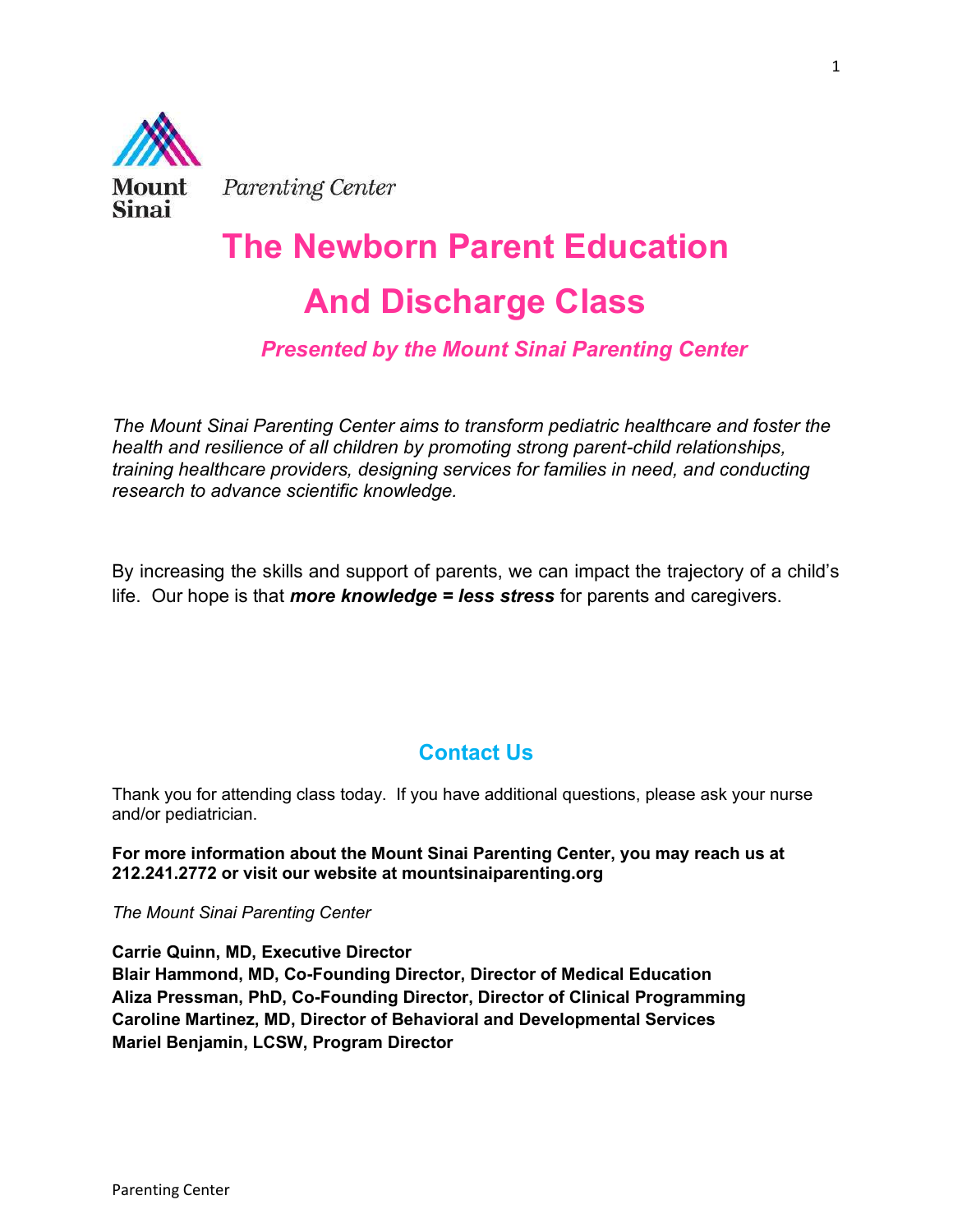

### Brain Development in the Newborn Period:

The biggest time for brain growth is between 0-3 years of age. On average, 1 million nerve connections are made every second. Back and forth interactions with caregivers are the best way to build your baby's brain. While you care for your baby, it is an excellent time to think about a few ways that you can begin to build your baby's brain and the amazing connection you have as a parent.

# Language Development

Infants are born ready for language development and this skill continues to develop as children grow. There are many opportunities to talk to and communicate with your babies, but it is especially good when you are up close to your baby during diaper changes, bath time, and feedings. With their limited vision, they love to have your face up close to them. Your face and your voice is the most exciting and stimulating toy you can offer, and it is all you need to build their brains. Your baby won't understand your specific words for the first 7 months, but even in infancy they can begin to identify language patterns. So it is so important to talk to your baby. Even for your own sanity!

# **Parentese**

Families can promote the skill of communicating with their infants by using "infant directed" speech and something we call "**parentese.**" Parentese means using a sing-song voice with words that are sophisticated and grammatically correct. This is a step away from the baby talk (like gaga gugu), which doesn't help to promote real language. This voice has been shown to be preferred by babies, who like high pitched voices and big facial expressions. Many of us probably naturally do this with babies, but there is actual science that this is good for them. Use the language you feel most comfortable speaking (usually your native language) which will help you show more expression with your voice.

# Sports Casting

A great way to make sure you talk to your baby is "sports casting", which means going through what you are doing moment-by-moment (i.e., we are giving you a sponge bath right now. We are cleaning your arm, etc.) and saying the steps out loud. For example, if a baby is crying during the sponge bath you would say, "I know this is upsetting you. It is wet and cold. But that is okay, it will be over soon. We are both going to get through this." Talk to your baby during routine actives, such as changing a diaper or getting dressed. You will be doing 5,000 diaper changes in the next 2 years and it is a great opportunity to get in the quality face time!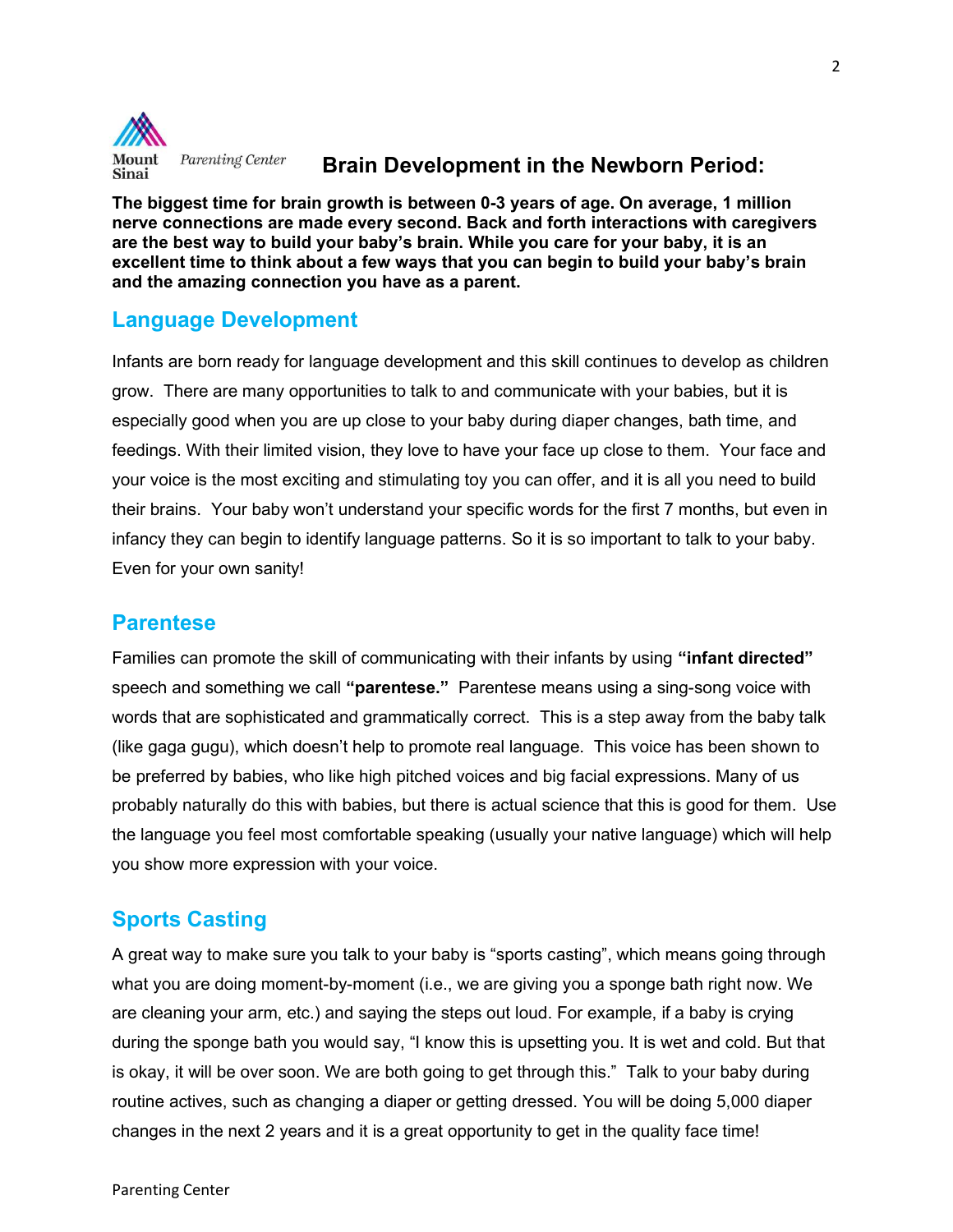# Labeling

We also want to try to comment on your child's actions and reactions to what is happening around them. For example, when they are crying it is great to say "I know that you are feeling sad and crying. I am so sorry you are sad." Also try to look at things that you are talking about (pointing to pictures) or track where the baby is looking and name it for them ("I see you looking at the light. It is very bright!")

# Responsive Parenting

Responsive Parenting refers to a caregiver's ability to watch, understand and respond to their child's communication whether verbally, physically or cognitively. There is a lot of evidence that this sensitive parenting, back and forth talking, and affection between parent and child is fundamental to your baby's brain, emotional and physical health. It involves observing your baby, noticing and understanding their cues and responding to them with love and consistency. You have a list of cues in your handout and will come to know your baby and his or her needs much better than anyone else. As a parent, you are the greatest expert on your child. Right now, you are all your child needs to be stimulated, excited and cared for. You are your child's favorite toy! You do not need to buy any fancy toys or products, but just need to spend lots of face-time getting to know your baby. The Parenting Center has also partnered with Vroom, a daily app on your phone that provides free activity suggestions to you throughout the day (dailyvroom app or joinvroom.org). You will probably find the most use for this when your baby is a bit bigger, but it can give you a good idea of the simple, quick activities that can help build your child's brain without costing you time and money.

# Touch/Snuggling

The importance of touch is now well researched and can provide many benefits to your baby's growth physically and emotionally. Use gentle touches and skin-to-skin contact during care routines (bath, diaper changes) and to soothe your baby when they are upset. Touch can help build a strong bond between you and your infant.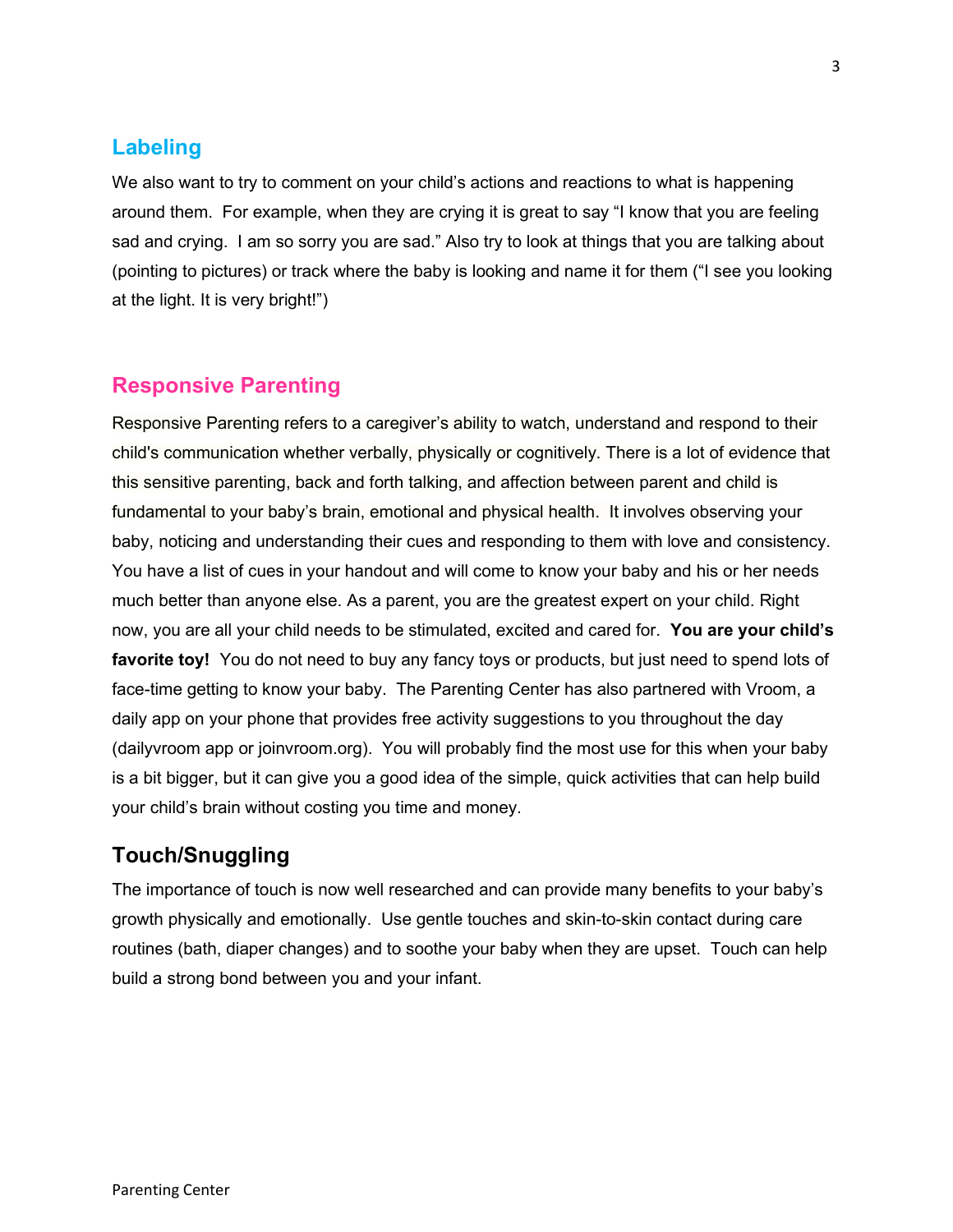





# Understanding his/her Cues

Many baby cues are universally observed in all cultures and have similar meanings.

| <b>CUE</b>                                               | <b>WHAT IT MEANS</b>                  | <b>WHAT YOU CAN DO</b>                                                                          |
|----------------------------------------------------------|---------------------------------------|-------------------------------------------------------------------------------------------------|
| <b>Facial Expression:</b><br>opening eyes wide           | interested, surprised                 | start to play (e.g., peek-a-boo)                                                                |
| looking away                                             | bored, overwhelmed                    | allow for down time                                                                             |
| blinking                                                 | fighting against being<br>overwhelmed | allow for down time                                                                             |
| smiling                                                  | content, happy, familiar              | mirror delight and label it (e.g.,<br>"look at your big smile. are<br>you happy to see mommy?") |
| frowning                                                 | unhappy, confused                     | watch & fix the source of<br>discomfort                                                         |
| <b>Body Language:</b><br>arching back                    | upset                                 | watch & fix the source of<br>discomfort                                                         |
| squirming                                                | uncomfortable                         | watch & fix the source of<br>discomfort                                                         |
| clenching hands,<br>stiffening limbs                     | tense, excited                        | use a calm voice and soothing<br>touch                                                          |
| kicking, waving arms                                     | alert, excited                        | mirror action and label the<br>emotion                                                          |
| staring blankly,<br>yawning, rubbing eyes,<br>stretching | tired                                 | signal time to sleep<br>(respond at 1 <sup>st</sup> cue, don't miss<br>the window!)             |
| Sound:<br>crying, whimpering, gasping                    | distressed, angry                     | figure out source of distress &<br>fix                                                          |
| laughing, blowing bubbles,<br>squealing                  | happy                                 | enjoy this moment together &<br>participate (e.g. smile and<br>laugh back)                      |
| cooing, singing, babbling                                | happy, comfortable                    | enjoy this moment together &<br>participate (e.g. imitate<br>noises)                            |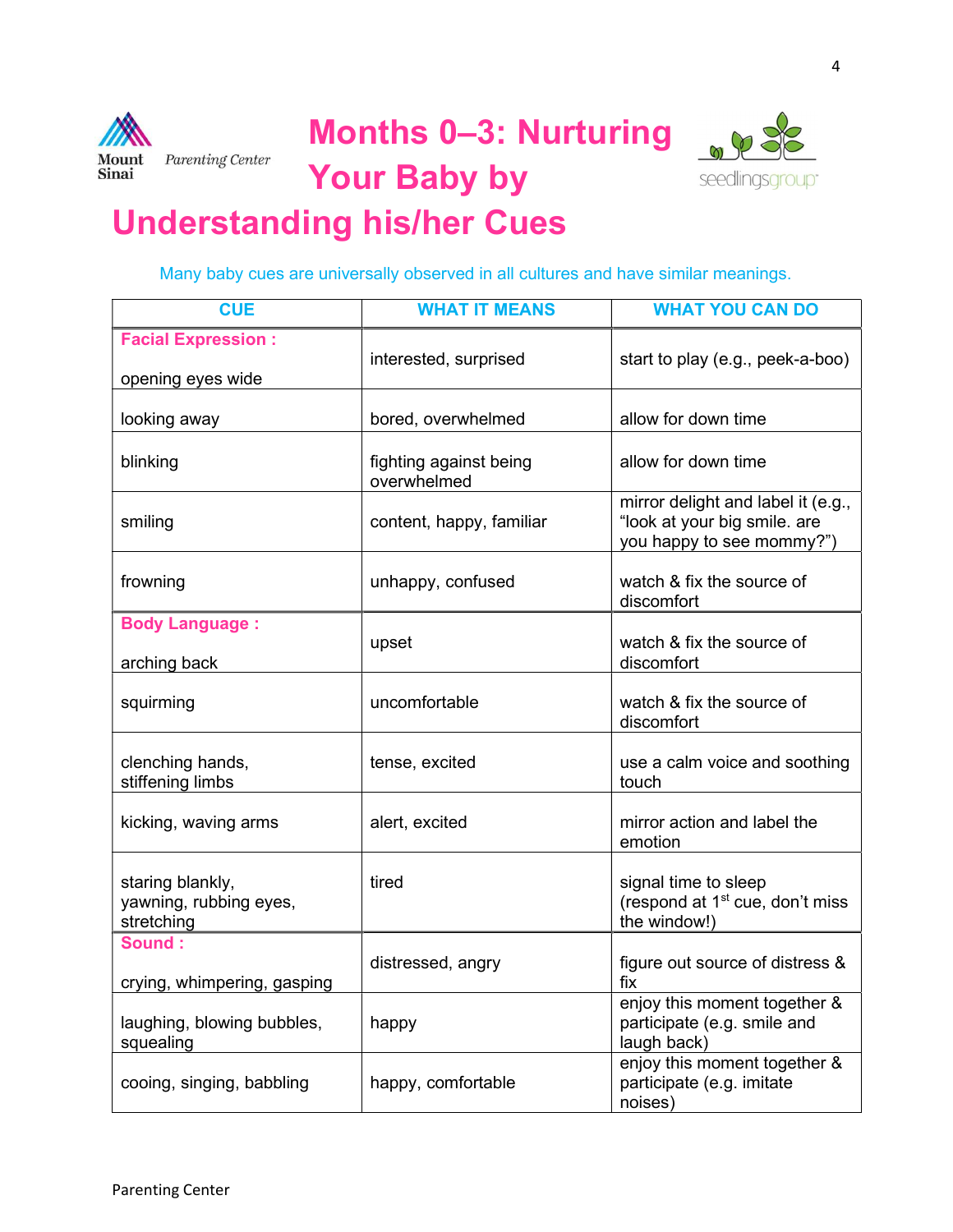

# 10 Common Newborn How Questions…

## 1. How often do you feed a newborn?

Newborns usually feed approximately 8-12 times in a 24-hour period. Infant stomach size at birth is about the size of a marble. Formula-fed babies, therefore, need approximately 5-10ml every 1-3 hours on day 1, 10-15ml every 1-3 hours on day 2, 15-30ml every 1-3 hours on day 3 and will often take approximately 1-2oz every 1-3 hours upon discharge home. Breastfed babies usually feed about 15-30 minutes per breast per feed, beginning at birth. In general, we recommend on demand feeding of babies, meaning feeding whenever they are hungry, but at least every 3 hours. Sleepy babies may need to be woken up to feed.

# 2. How do you know if the baby is getting enough? How many wet diapers should a baby have?

It is expected that babies will initially lose weight (up to 10% of birth weight). However, babies should be back at their birth weight by 2 weeks of life. Monitoring wet diapers in addition to weight is a good way to assess if your baby is getting enough. Babies should have at least 2 wet diapers on day 2, at least on 3 on day 3 and 4 or more from day 4 onward (usually babies will have approximately 4-8 wet diapers a day). If your baby has fewer wet diapers than that, contact your pediatrician.

# 3. How often do babies have a bowel movement?

There is a lot of variation in bowel movements. Initially bowel movements are greenish black (called meconium), and then they transition to the more watery yellow color. Many babies will have approximately 4-8 bowel movements a day, however, some will have more than 10 a day and others will have one only every few days. It is common for bowel movements to sometimes be brownish, greenish, and grayish, in addition to the typical soft yellow. If bowel movements are pebble-like, this is likely constipation. Contact your pediatrician if you notice constipation or if you see blood or significant mucus in the bowel movements.

# 4. How do you burp a baby? And what if the baby spits up?

Some babies will burp while feeding, others will not burp regardless of what you do. Some babies get uncomfortable if not burped, while others seem fine. Common burping methods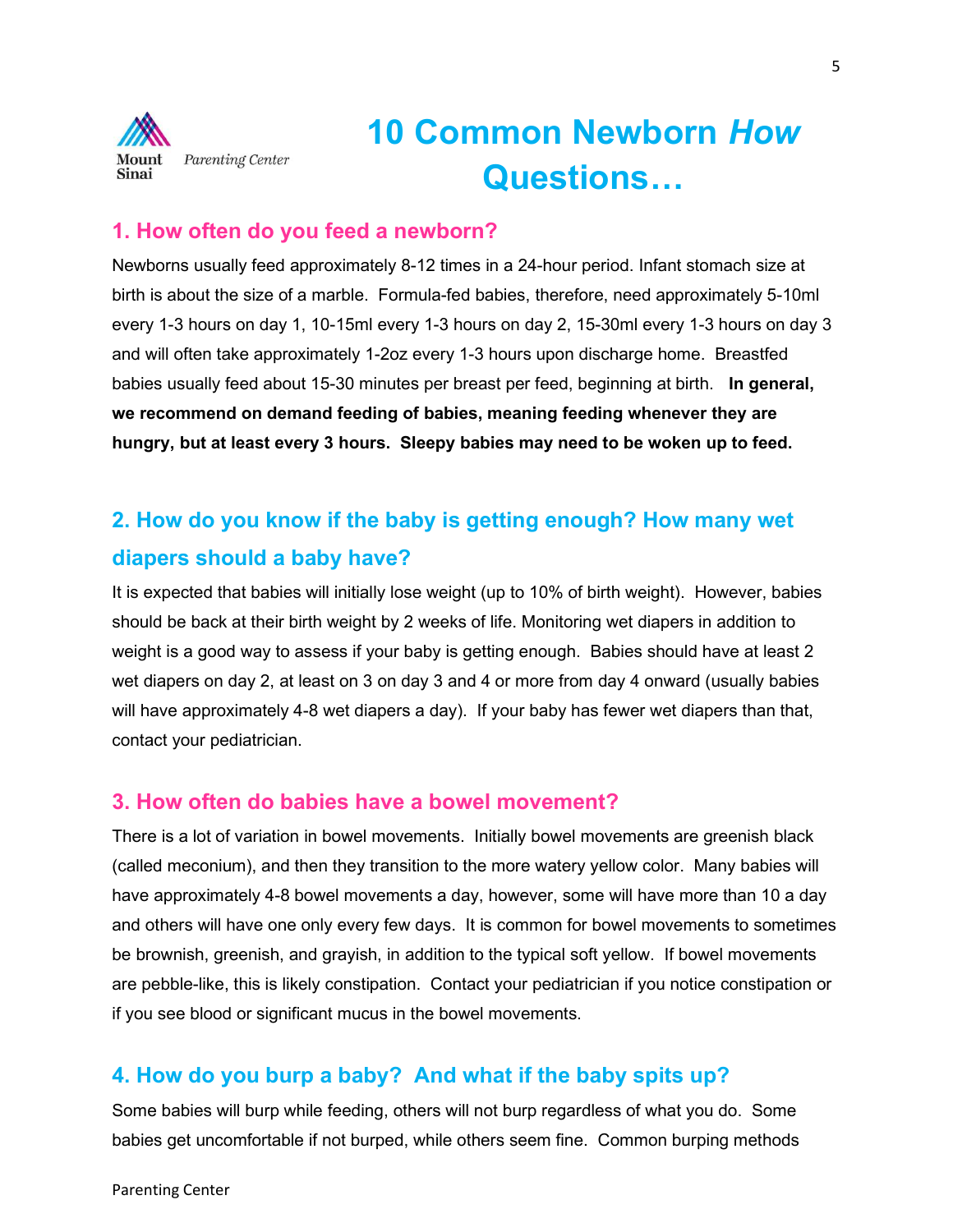include holding the baby over your shoulder while gently rubbing and patting the back or, holding the baby in a sitting position, supporting the neck and gently patting or rubbing the back. Spitting up is normal, especially when you are burping your baby. If the spit up is milky-looking and is not painful for your baby, we do not worry about it. If there is forceful vomiting, if the vomit is a green color, or if there is blood in the vomit, you should contact your pediatrician for further guidance.

#### 5. How do you care for an umbilical cord?

The umbilical cord usually falls off between 1-3 weeks after a baby is born. You do not need to use alcohol or any special lotions on the area. Tuck your baby's diaper below it so that it does not push against the skin and cause irritation. You may notice a small amount of blood and oozing 1-2 days before the separation and 1-2 days after separation. If you notice a bad smell, significant bleeding, or redness around the umbilical area, or that the oozing from the umbilical does not stop after a few days, notify your pediatrician.

#### A note about bathing:

Sponge baths are usually recommended until the umbilical cord has fallen off (and if circumcised, until the penis has healed – approximately 1 week). However, there is not strong evidence about the benefit of sponge baths over traditional baths, and if the cord gets a little wet, that is perfectly ok. Bathing is not required daily - a couple of times per week is fine. Remember that babies are not dirty and soap is not needed at every bath. Make sure to give your baby a bath in a safe space, with all your materials ready (so that you don't leave the baby alone to get something) Try to have extra hands if needed and you may want to dry the baby as you go to avoid the baby getting too cold. Avoid soaps with a lot of fragrances when bathing babies.

#### 6. How do you care for a circumcision?

It is recommended to put petroleum jelly on the tip of penis with each diaper change for 7 days after the circumcision. This will prevent irritation from rubbing against the diaper.

#### 7. How do you cut a baby's fingernails?

When a baby is first born the fingernails are very soft and it can be difficult to separate the skin from the nails. For this reason, it is recommended that you file the nails or to keep the hands covered to prevent scratching during the first week of life. Usually in 1-2 weeks, the nails start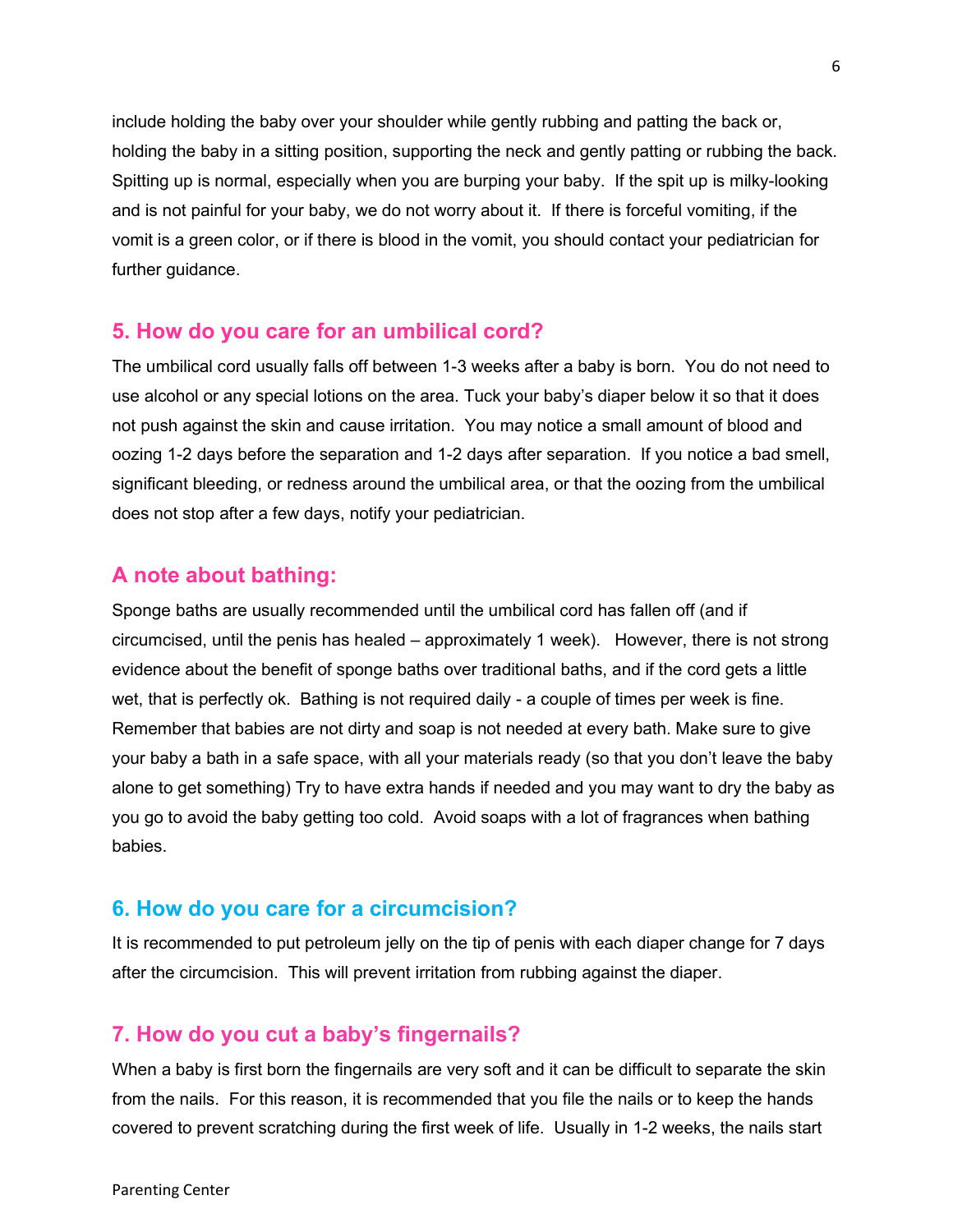to separate from the skin of the finger and clipping of the nail is possible with an infant nail clipper

# 8. How can I help my baby not get sick?

The most important precaution you can take is having everyone around you wash their hands or use hand sanitizer before holding your baby. Close care givers should be vaccinated for whooping cough and influenza (flu). Avoid crowded places and visibly sick people if possible. Try to limit the number of people who handle your baby in the first few weeks of life. TIP: For young children or siblings, we recommend giving specific jobs for "helpers" that involve the top of the baby's head (hats and kisses) and the baby's feet (socks and tickling). Siblings can be the "germ police" and make sure all people use hand sanitizer before touching the baby. Avoid face kissing for anyone other than parents. It is ok to take your baby out on walks, as long as you dress the baby appropriately for the weather. In general, a baby should wear one more layer of clothing than you have on. Check the baby's nose, feet and back of their neck to see if they are too hot or too cold.

#### 9. What is colic?

Colic is described as at least 3 hours of crying, at least 3 days a week for at least 3 weeks in a row. Typically, colic begins around 3 weeks of life. The crying is more common in the evening hours and often is improved by being held and gently bounced. The way a baby seems to move and cry often gives the appearance of stomach discomfort, but no known cause of colic has been identified. Colic is most prominent between 3-12 weeks of life. If your physician thinks the baby has colic you can discuss ways to help soothe your baby safely.

### 10. How do you soothe a baby?

It is normal for babies to cry when they are hungry, tired, overstimulated, have a dirty diaper or are ill. Sometimes babies seem to cry for no reason. It can be very frustrating to be around a crying baby. If you feel overwhelmed and/or angry, try to get someone to help you care for the baby. It is ok to put a crying baby in a safe place (like a crib) and give yourself a break and go into another room for a few minutes. You can always call your baby's doctor and let them know you are overwhelmed and can discuss strategies to help soothe the baby. Remember, your soothing a baby is great for your baby's brain growth and bonding.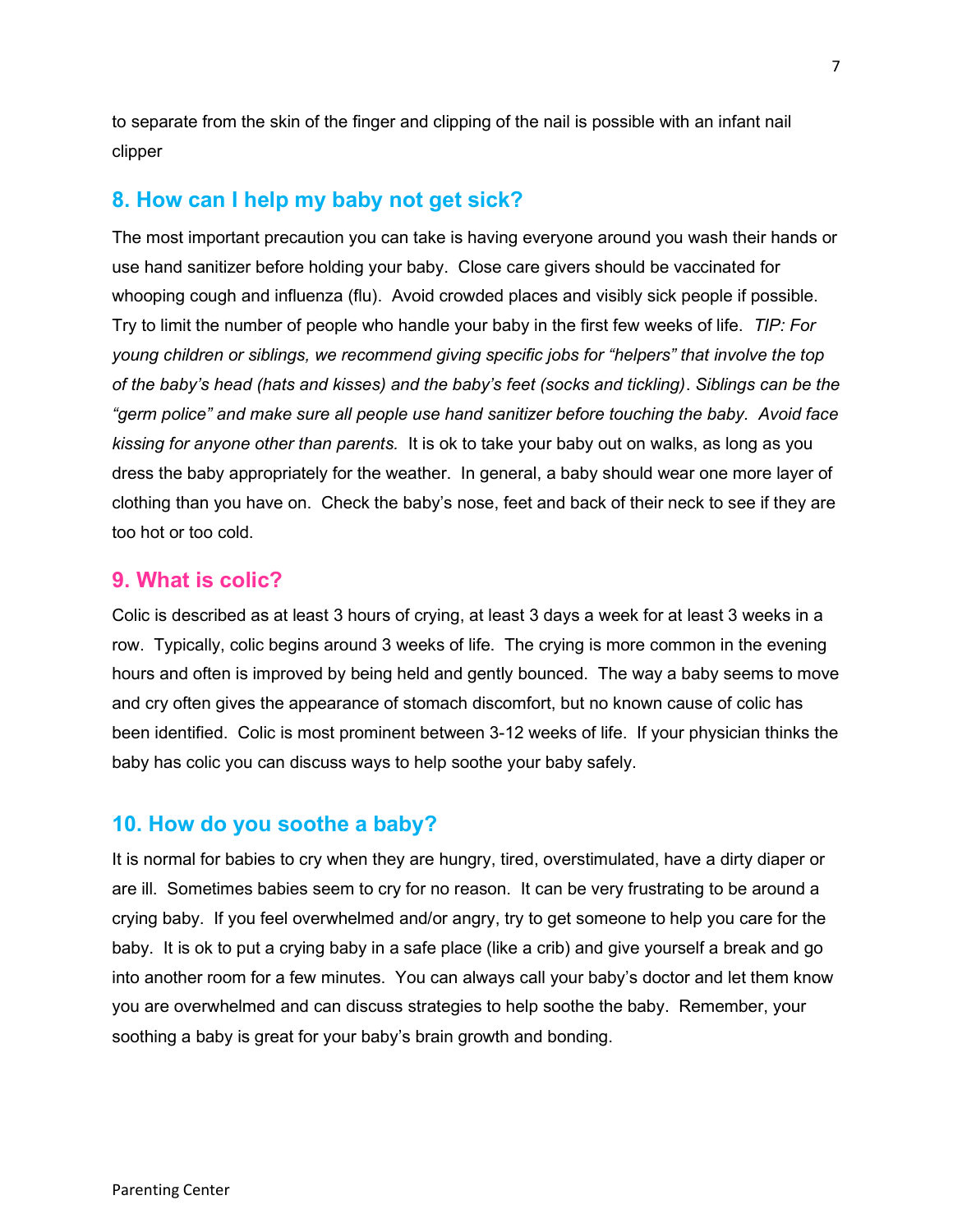#### 5 Tips to Soothing a Baby

Try to remember the following ways to soothe a fussy baby and help them sleep or settle down. 1) Sucking - try a pacifier - many babies are soothed by sucking on a pacifier, your finger or their own hands. Pacifiers are fine to use once breastfeeding latch has been well established, have been shown to decrease the risk of Sudden Infant Death Syndrome (SIDS) and should be used when placing your infant down to sleep. Pacifiers should be cleaned and replaced often, never coated in any sweet solutions and should only be offered when you are sure that the infant is not hungry (never delay or replace meals with a pacifier). Never tie pacifiers to the crib or around your child's neck or hand. At one year of age, you may discuss how – and when – to start weaning your child from the pacifier.

2) Swaddle - most babies love the secure feeling of being swaddled. The swaddle can help soothe a baby and decrease crying from their startle reflex. Swaddles can be done with arms down, arms up by the infant's face, with one arm out, etc. – as long as the infant appears comfortable. Swaddles need to be snug so that the baby does not easily break out of them and it is fine to transition to Velcro swaddles as soon as you wish. We recommend swaddling for soothing, not for sleep.

3) Shushing - many babies will quiet down when they hear "white noise" - this can come from a white noise machine, an app on your phone, you saying "shhhhh" close to their ear, or a household sound like a vacuum or hairdryer.

4) Swinging - many babies are calmed by a gentle rocking, swaying, or swinging motion. 5) Switching position - while it isn't safe for babies to sleep on their side or stomach, to calm a crying baby try changing positions and hold them in a side position or on their stomach. Most importantly - NEVER SHAKE A BABY!!

#### A Note about Baby Blues and Postpartum Depression

The arrival of a baby is like no other experience in life. As a new mother, you will feel joy, fear, confusion, exhaustion and love. There is also an expected adjustment to the demands of new schedules, routines and the requirements of newborn care. The intensity of feelings after having a child can include impatience, irritability and crying. During the first few days and weeks after giving birth, this is commonly referred to as the "baby blues." Symptoms, as mentioned above, typically come and go quickly throughout the day and generally do not impact your ability to perform everyday tasks and activities. 50-80% of women have baby blues. It will typically resolve within 2-3 weeks. Having a lot of support during this time can be very helpful for baby blues.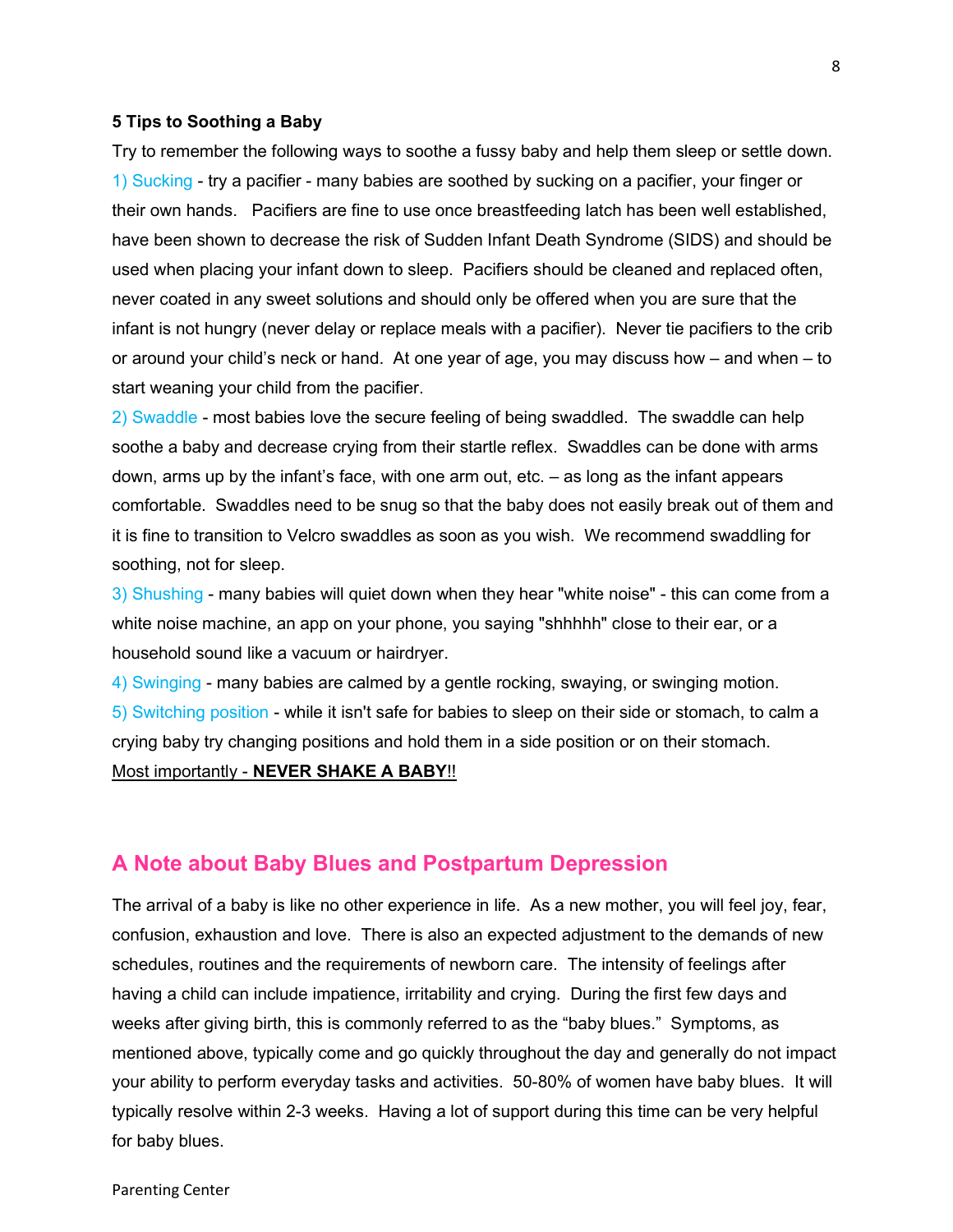This is different from the well-known mood and anxiety disorders – Postpartum Anxiety Disorder and Postpartum Depression. Symptoms can be similar to baby blues, but are more severe and intense and last most of the day and more than a few weeks. It is important to discuss any symptoms you may be experiencing with your health care provider (either your OB or your child's pediatrician) as soon as they appear, so that proper treatment can be arranged. Symptoms of postpartum depression and anxiety are not signs of weakness or inadequacy. It is important for both mothers and babies that these disorders are treated. For further information, contact Postpartum Support International (PSI) at:

1-800-944-4PPD (4773) or http://www.postpartum.net/Get-Help.aspx

In a crisis or emergency situation, call your healthcare provider or go to the nearest emergency room.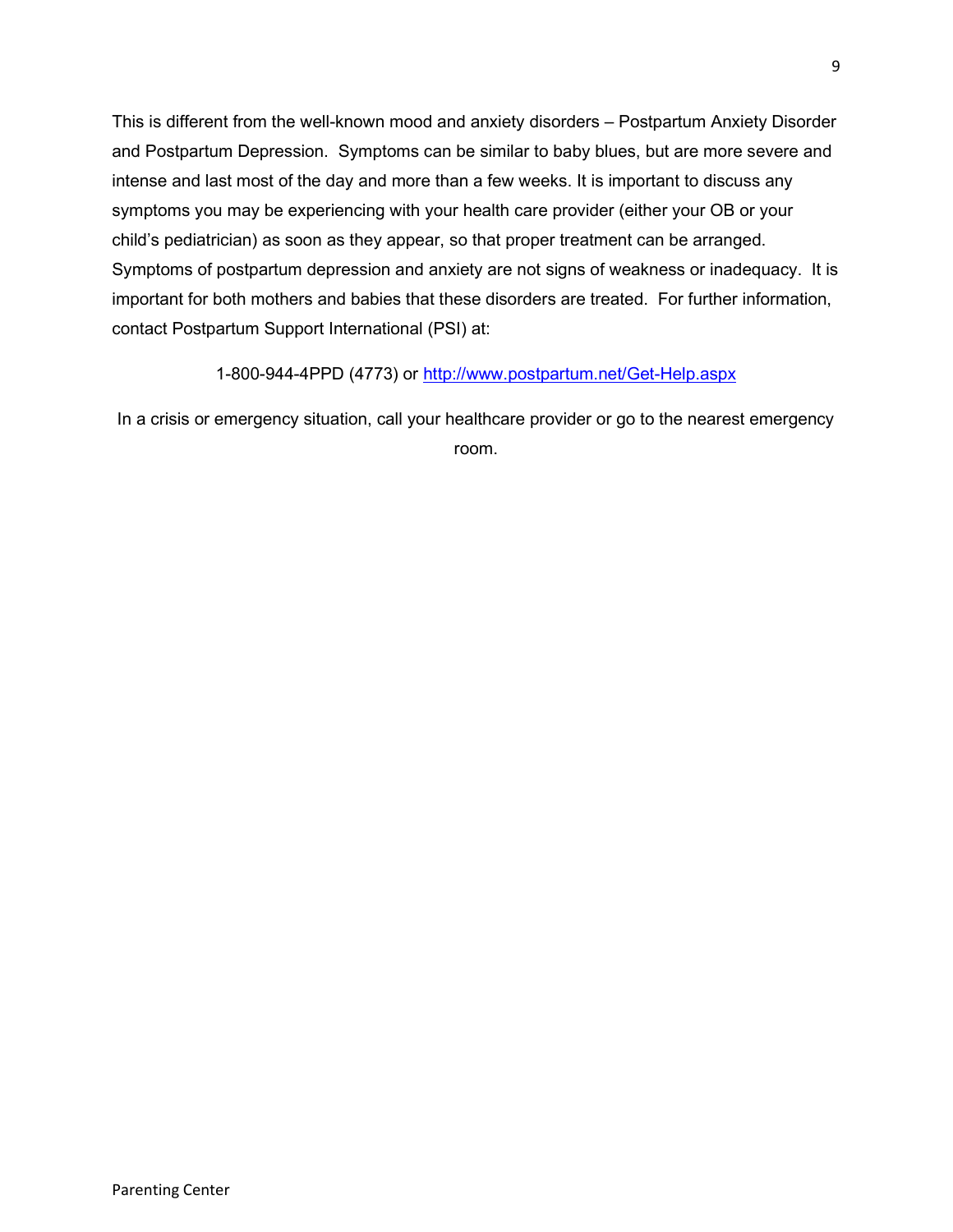

# Safe Sleep Top Ten List



#### **Safety**

The National Institute of Child Health and Human Development makes the following recommendations to reduce the risk of Sudden Infant Death Syndrome (SIDS):

#### Safe sleep top 10 list:

- 1. Always place your baby on their back to sleep at all times for naps during the day and sleeping at night (even if you are watching him/her!)
- 2. Place your baby on a firm sleep surface, such as on a safety-approved crib mattress, covered by a fitted sheet. Never place the baby to sleep on pillows, quilts, sheepskins, or other soft surfaces.
- 3. Keep soft objects, toys, and loose bedding out of your baby's sleep area. Don't use pillows, blankets, quilts, and stuffed animals in baby's sleep area, and keep any other items away from the face.
- 4. Do not smoke around your baby or let others smoke around him/her either.
- 5. Keep your baby's bed close to, but separate from, where you and others sleep. The baby shouldn't sleep in a bed with adults or other children, but can sleep in the same room as you. If you bring the baby into bed with you to breastfeed, put him/her back in a separate sleep area, such as a bassinet, crib, cradle, or bedside co-sleeper (infant bed that attaches to an adult bed) when finished.
- 6. Think about using a clean, dry pacifier when placing your baby down to sleep (because it has been shown to decrease the risk of SIDS), but don't force the baby to take it.
- 7. Do not let your baby get too hot during sleep. Dress the baby in light pajamas, and keep the room at a temperature that is comfortable for an adult.
- 8. Avoid products like infant positioners and pillows that say they reduce the risk of SIDS. Most have not been tested for usefulness or safety.
- 9. Do not use home monitors to reduce the risk of SIDS. If you have questions about using monitors for other medical reasons talk to your pediatrician.
- 10. Reduce the chance that flat areas will develop on your baby's head: give "tummy time" when the baby is awake and someone is watching closely; change how you place the baby in the crib from one week to the next to avoid the baby always looking in the same direction; and avoid too much time in car seats, carriers, and bouncers.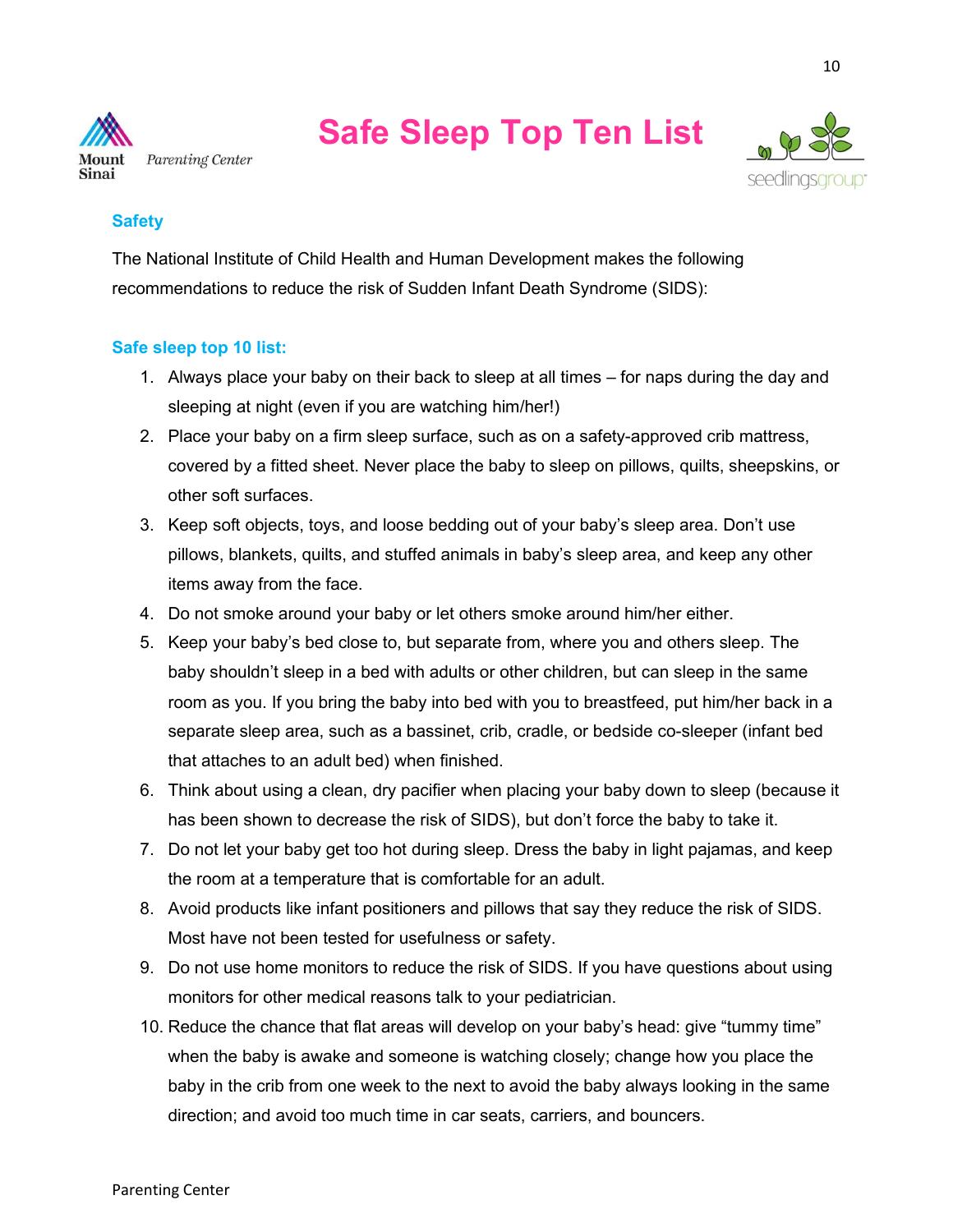#### Spread the word!

Make sure everyone who cares for your baby knows the safe sleep top 10! Tell grandparents, babysitters, and other caregivers to always place the baby on his/her back to sleep in order to reduce the risk of SIDS. Babies who usually sleep on their backs but who are then placed on their stomachs, even for one nap, are at a higher risk for SIDS—so every sleep time counts, even if someone is standing there watching!

TIP: Your baby may fall asleep in your arms, stroller or bouncy chair as well. That is fine; it is too early to create bad habits for the first 3 months. But always remember that strollers and bouncy chairs are only safe if you are watching the baby (an awake adult in the room) but never for nighttime sleep or when an adult is not in the room. Also be mindful of weight requirements to use certain devices and get in the habit of always using all belts and buckles.

#### Sleep Routines

During the first 3 months you cannot spoil your baby or create bad habits (e.g., by allowing him/her to sleep on your chest while you are awake). However, it can help them to organize their sleep and develop good habits by establishing some patterns. Babies are not automatically programmed to know night from day so it is helpful to start off by creating a "bed" time between 6-8 pm. Even though you are waking up multiple times a night to feed, make all feedings after your bedtime "night-time" feedings. You can do this by keeping the lights dim, avoiding loud tv or radio, avoiding eye contact or playing with your baby. In the middle of the night, don't get your baby too stimulated or over excited and don't do all the other wonderful things you are doing during the day. Try to establish a soothing routine that puts baby in an awake but drowsy state when you put them down. Babies will learn to put themselves to sleep if you let them fall asleep on their own.

#### Give Baby Opportunity to Sleep

Give your baby an opportunity to sleep every 1.5-2 hours. Even if you have visitors, it is okay to put your baby down for a nap. Ideally, we want to put your baby down when he is awake but drowsy. By letting your baby put himself to sleep he will learn how to self-soothe which will be good later when you consider sleep training. Your baby will not give you a long stretch of sleep at this time, but even if your baby does, you are waking your baby every 3 hours to feed. Make sure not to have the longest stretch in the middle of the day, and encourage the baby to take it at night by doing regular feedings throughout the daytime.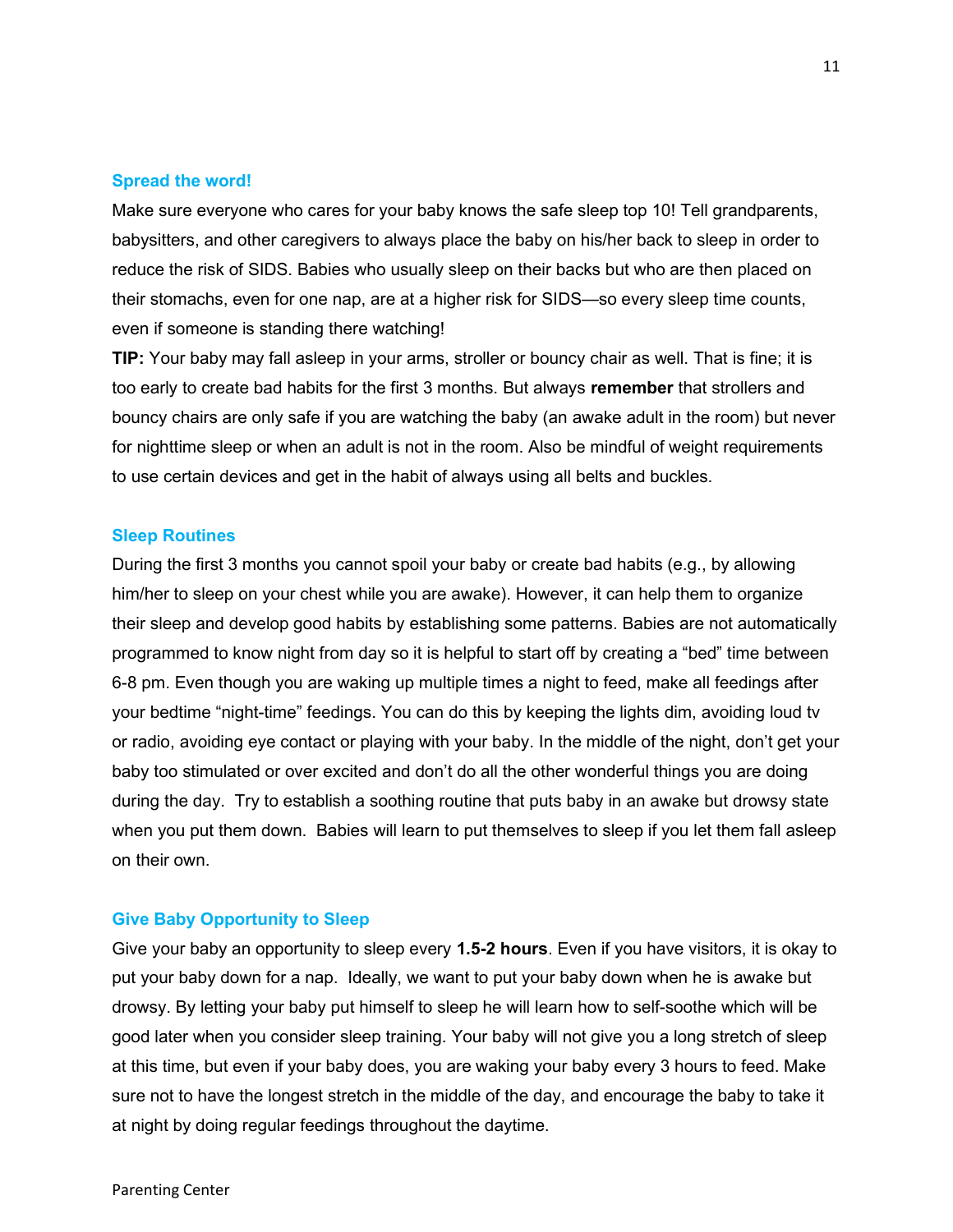#### Witching Hour

Babies may get fussy late in the afternoon or early evenings. This may be a signal that his or her bedtime has passed. We want to avoid this because, like us, babies produce hormonal responses to staying up and then are harder to put down to sleep.

#### Sleep Moving Forward

At this point it is too early to sleep train or "cry it out." You can do this after 4 months but make sure to always check with your pediatrician before. If crying it out makes you uncomfortable, there are lots of other strategies. Remember, you can help your baby learn to self-soothe by practicing good sleep habits early and putting your baby to bed awake but drowsy. See more information at the end of this packet.

#### Other Tips and Troubleshooting for the Future

#### Physical space

Be sure the baby sleeps in the same place as often as possible. This avoids confusion and allows him/her to grow a sense of his/her own safe place. Create a peaceful space for sleep. Be respectful of the sleeping space. Make it a calming place that is dark and quiet. Very young infants can sleep through almost anything but after a few months, as they become more aware of the world around them, they will not sleep as well with distractions. Think of where your baby sleeps the way you think of how you would like to sleep. You wouldn't want to sleep with people banging and talking around you either! If you have a lot of noise in your apartment you can use white noise (which sounds like a long, loud hiss) to drown it out.

Sleeping Routines After 6–8 weeks: After 6-8 weeks, how you parent can influence your baby's sleeping. Finding soothing techniques that work for you and your baby is up to you. Bed time routines may include a bath, breast or bottle and rocking. Really, whatever works for you! Doing the same thing before bed each night, even when he/she isn't sleeping for more than a few hours at a time, will help signal to him/her that it's bedtime and he/she will grow to love it and look forward to it. Do remember, whatever you do after about 3 months with your baby (e.g., rocking, singing, reading), will likely be what he/she expects/needs to fall asleep when they are 2 years old and beyond, so make your sleep routines enjoyable for both of you!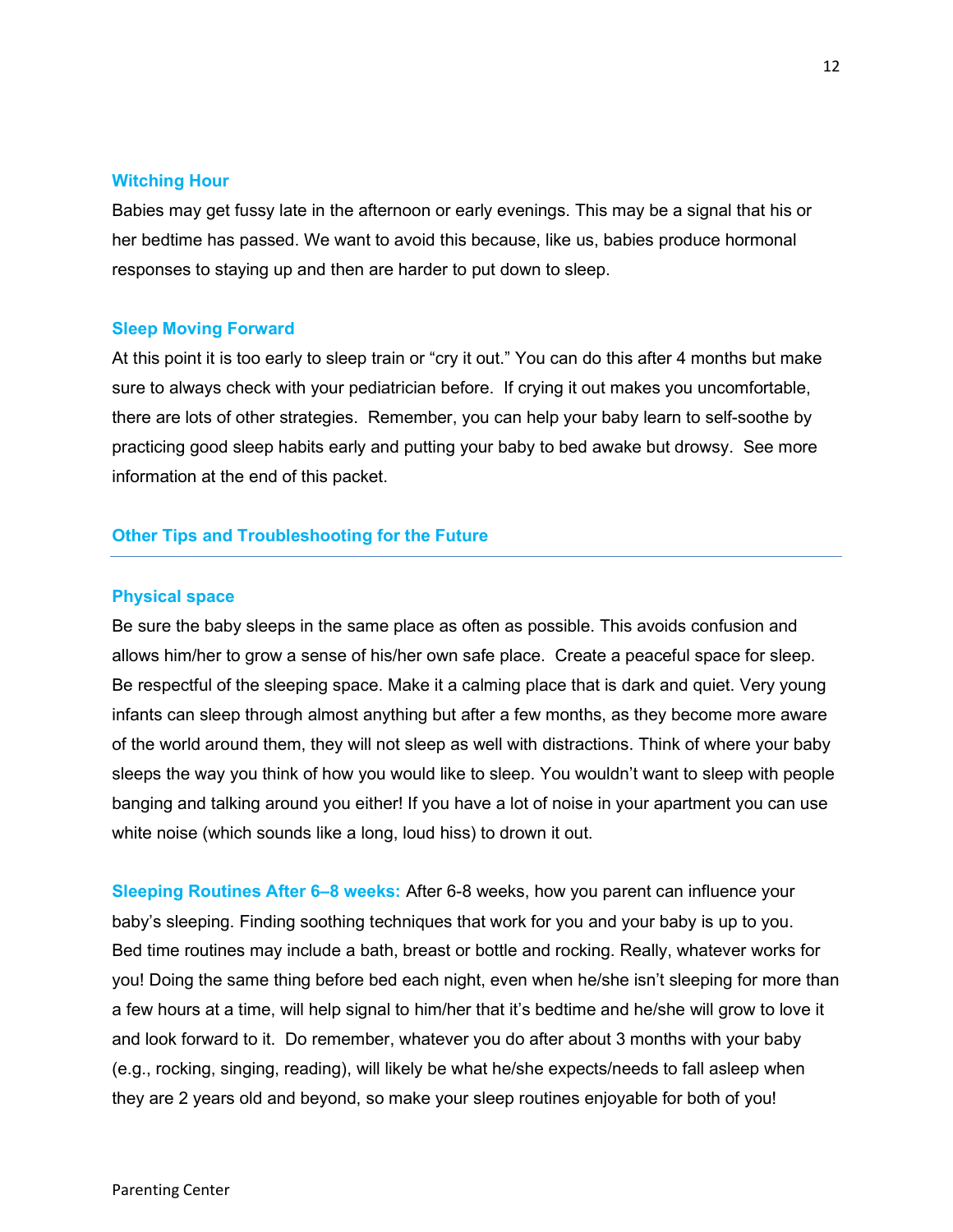#### Naps and Toys

Your baby still needs to nap after being awake between 1 and 2 hours. Put the baby down before he/she gets overtired. You don't want to miss the window! When you see that he/she is becoming tired, or when the baby has been awake between 1-2 hours, begin a soothing sleep routine. Nap routines may include nursing/feeding and cuddling with dim lights and some soothing music or humming. Take your baby out of the crib when awake (unless the baby seems to be cooing and relaxing). Your baby will learn that crib time is for sleeping. Avoid crib toys. When your baby is 0 to 3 months old, it is okay to use a mobile. When your baby is 4 months old, the mobile should be removed because it could be dangerous.

One way to tell if your baby is getting enough sleep is mood. If he/she seems happy, don't worry too much. If he/she is cranky, working out sleep routines will be helpful.

#### Additional Sleep Resources, Months 3-6

#### Weeks 12–16:

• Until your baby is 16 weeks old, the baby should be put to sleep after every 2 hours of being awake, at most.

- Put your baby to sleep awake, but drowsy.
- Darkness and calm serve as sleep cues.
- Slow down activities at night and set a bedtime routine.
- Continue to follow the same day sleeping schedule to ensure better night sleeping. On average, your baby should be taking 3 naps or more a day.
- Be consistent with naptime and bedtime routines.
- Some babies, particularly breastfed babies, need one nightly feeding up until they are 9 months old.

#### Weeks 16-24:

- At 4 to 10 months old, your baby may roll onto their stomach while asleep. It is safe to leave the baby to continue sleeping in this position, but always place babies on their back in the beginning of nap time/sleeping at night.
- Night sleep is ready to be changed. Bedtimes should be earlier, usually around 6:30pm and start with a consistent bedtime routine. Believe it or not, earlier bedtimes usually lead to later wake up times! Sleep brings more sleep.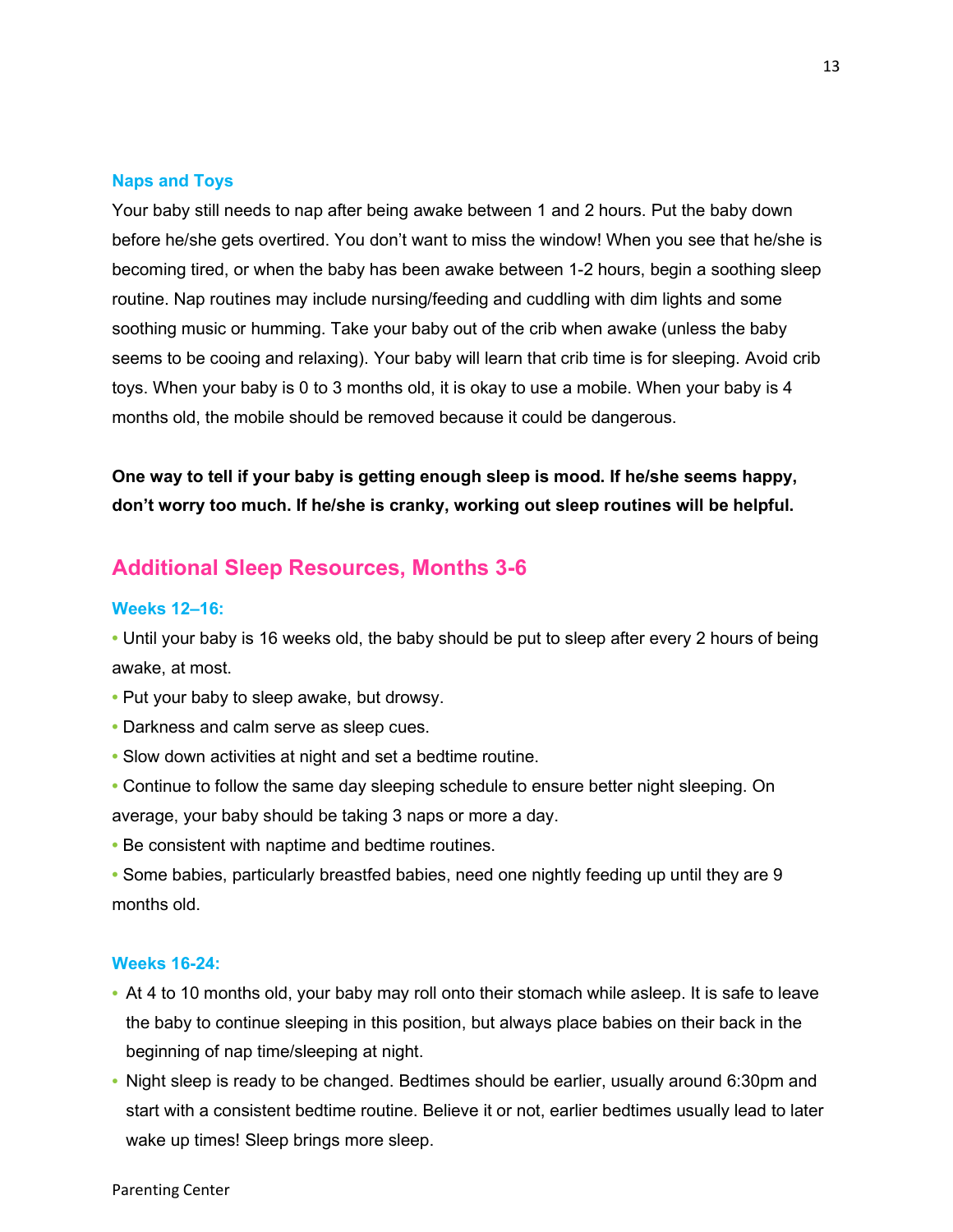- If your baby is not naturally sleeping through the night, it is now ok to help him/her along. If your baby is growing well, does not have more than 1 middle-of-the-night feeding, and your pediatrician agrees, you can allow him/her to "cry it out" during his/her middle-of-the-night feeding.
- This is not the only way to get him/her to sleep through the night, but it is the fastest way. When your baby cries for a middle-of-the-night feeding, don't go into the room. If you do this 2 or 3 nights in a row, the baby will soon be sleeping through the night! (Always check with your pediatrician before sleep training.)
- If the cry-it-out method makes you uncomfortable, you can help your baby learn to sleep through the night more slowly, by allowing your baby to cry for short intervals and then checking on him/her, soothing him/her, rocking him/her and putting him/her down, without feeding. Increase the amount of time you allow your baby to cry each night. This is a more gradual method, but also effective. Once your baby gets used to not eating at 2am, he/she will stop waking up.
- Remind yourself that through sleep training, you are helping your baby learn important sleep and self-soothing skills.
- Day sleep is now organized into 3 naps. A typical schedule is wake at 7am, nap at 9am, nap at 1pm, nap at 4pm and bedtime at 6:30pm. Naps are usually 1 hour or more (the last nap may be shorter since it is closer to bedtime). This schedule will be different, depending on what time your baby naturally wakes up.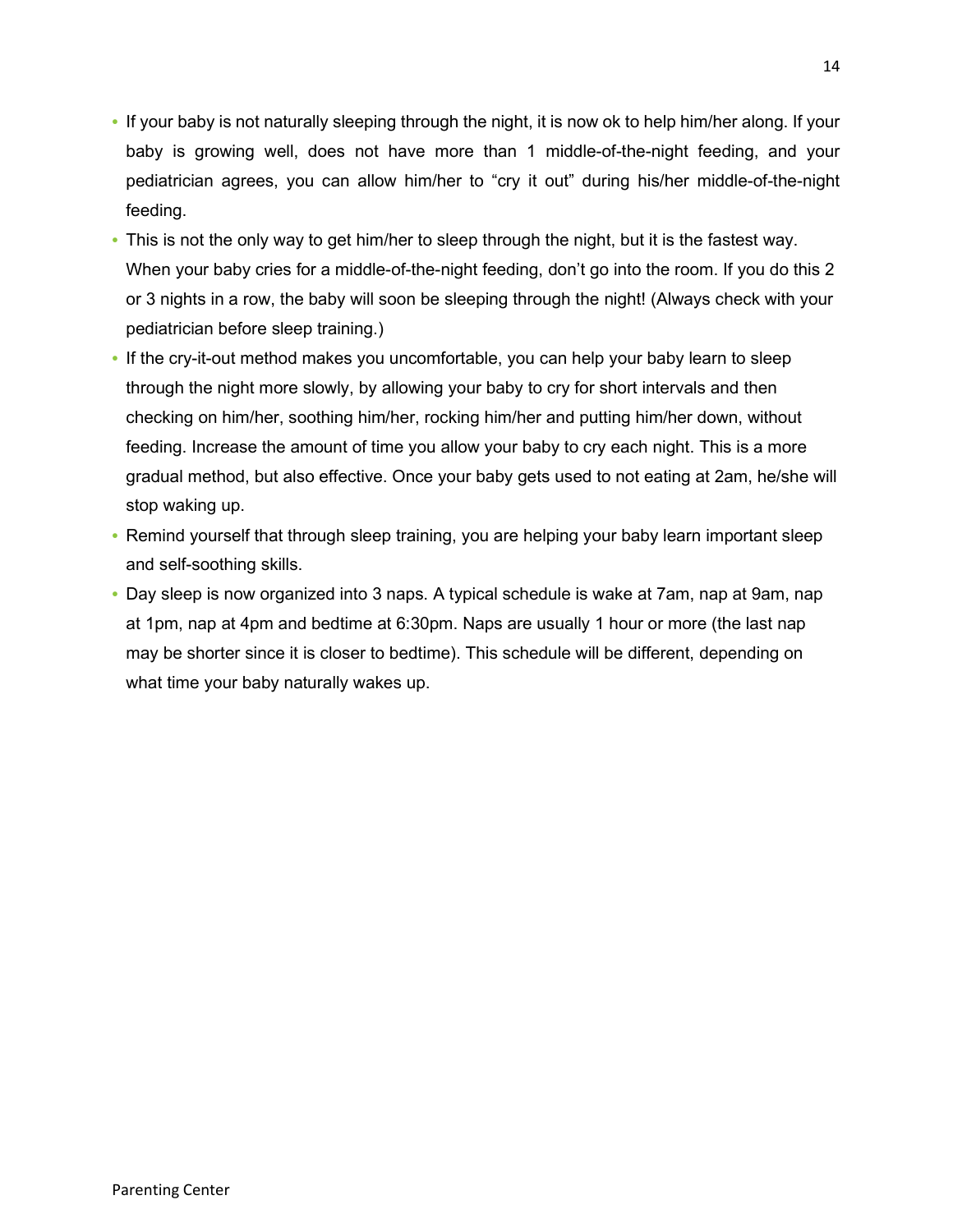

# Common Newborn Concerns from Head to Toe…

# **Head**

There are ridges or spaces on my baby's head! These are normal – they are the spaces between the bones that make up the skull.

My baby's head shape is funny. When babies are born, the head may seem a little swollen or misshapen due to delivery. This will usually resolve in the first 24-48 hours. Some swellings on the head last longer – make sure to discuss those swellings with your pediatrician.

Remember to start tummy time early and hold the baby in different positions to help avoid flattening areas on the head!

# Eyes

My baby's eyes are crossing! This is usually normal. The baby's nervous system (including eye movement) is still not fully developed. The eyes should move together normally all the time by age 3-4 months.

**Can my baby see?** Babies can see at 20 feet what a person with good vision can see at 200 feet.

My baby's tears are crusting around his eyes. Sometimes tears do not drain well from the eyes of newborns. This can cause some crusting of the tears around the eyes. If the eyes appear red and/or the crusting is very thick or green, discuss this with your pediatrician.

### Nose

My baby sneezes sometimes and sounds congested. It is common for babies to occasionally sneeze. Babies can even sound "congested or snorty". Sometimes this is just milk that has gotten into the back of the nose. Some babies may also have had spit up come out of their nose. If you see mucus in the nose, you may use a bulb syringe (and/or a NoseFrida) to remove the mucus. If the baby is having lots of nasal congestion, especially if he also has a fever or is using extra effort from chest muscles to breathe, contact your pediatrician immediately. \*Always notify your doctor for any fever (temperature of 100.4° Fahrenheit or above) in a newborn

### Mouth/Noises

My baby gets the hiccups and makes sighing/grunting noises sometimes. It is common for babies to hiccup, sigh, and intermittently make grunting noises, especially when sleeping or after they have eaten.

# **Chest**

Parenting Center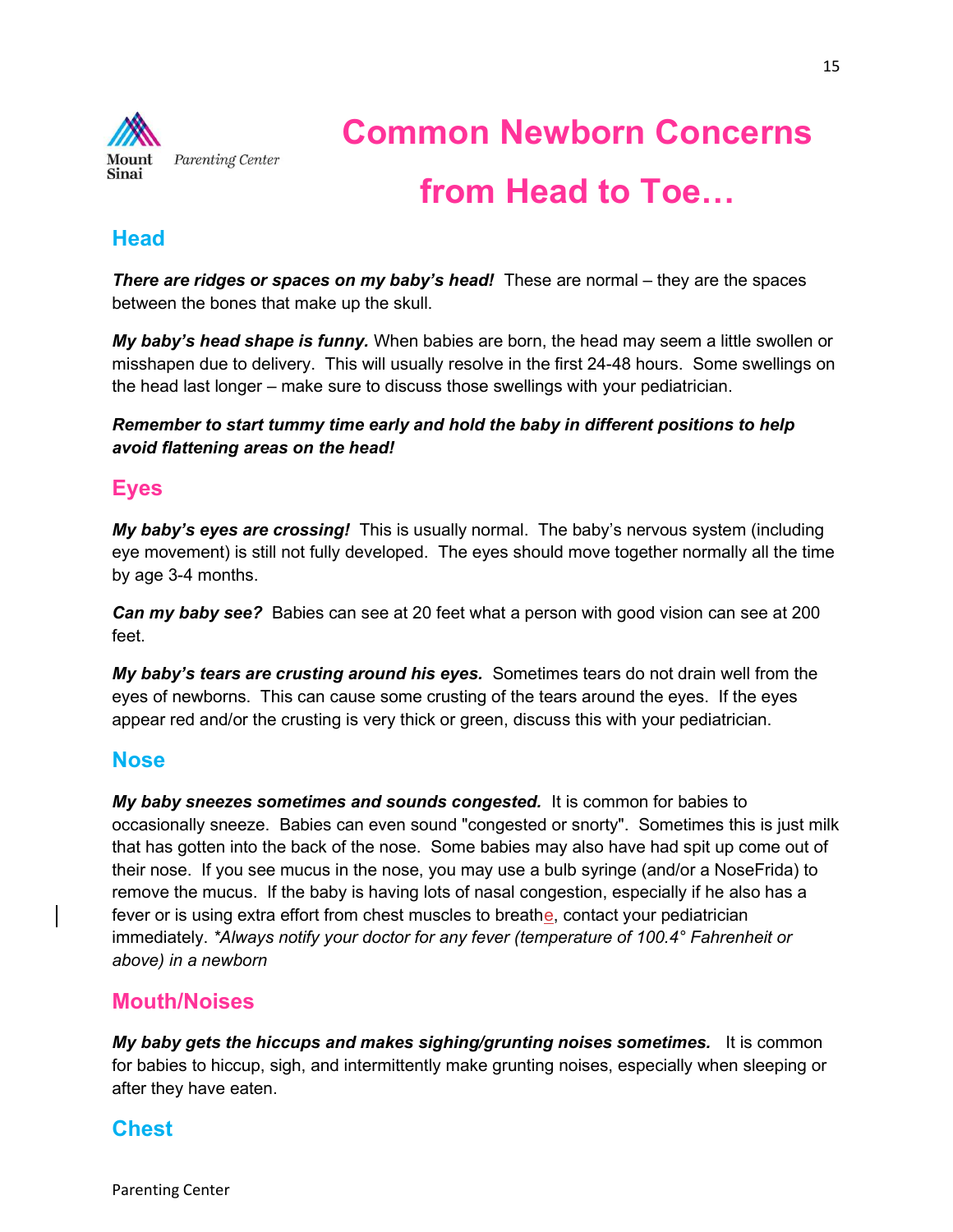Sometimes my baby seems to breathe fast. Babies sometimes breathe a little fast, then take a sighing breath and then breath normally again. This irregular pattern of breathing is normal in newborns. However, if you notice your baby consistently breathing fast, working hard to breathe (using extra chest and belly muscles to breathe), or he appears blue around the mouth, contact your pediatrician immediately.

My baby seems to have breasts. It is normal for babies to have some breast tissue present at birth because of hormones from their mothers. This tissue will go away as the baby gets older.

# Abdomen/Belly

My baby's belly looks funny. Babies do not have fully developed abdominal muscles so sometimes their bellies can have a funny shape with a ridge in the center of the belly and the belly button sticking out a little. A belly button that sticks out a lot may be a hernia which your doctor will follow, but usually will resolve by age 2.

My baby seems to strain with bowel movements and has gas. When babies try to make bowel movements, you may notice them straining a little or passing gas – both are normal. Some babies have many bowel movements, some go a few days in between bowel movements, however, all babies should have their first bowel movement within the first 1-2 days of life. Let your pediatrician know if your baby has not had a bowel movement during this time. NOTE: See the "how" questions for more information about bowel movements.

# **Genitalia**

My baby's genitalia (labia or scrotum) look enlarged and reddish. It is normal for genitalia to be slightly enlarged and redden in a full term baby. This is because of hormones from the mother and should go away with time.

My daughter has a white discharge from her vaginal area. Baby girls usually have a white discharge from the vaginal area and occasionally may even have a little blood from this area. Both are because of hormones from the mother and should resolve with time.

# Skin

My baby's skin is peeling. It is normal for babies to shed the outer layer of dead skin. No special creams or lotions are needed, as that can delay the peeling of skin. If the cracking is deep, an emollient may be used to prevent deep cracking and bleeding.

My baby has a rash that looks like little pimples. This usually is a common newborn rash that looks like yellowish pimples surrounded by a red area. This rash does not hurt, does not itch and should go away within 1 week.

My baby has small white dots on the nose. This is another common rash caused by hormones from the mother and should also resolve in a few weeks. If your baby has a fever or appears ill and has a rash, contact your pediatrician immediately.

My baby's skin looks yellow. This yellowness of the skin is called jaundice and is very common in newborns. Babies usually have more red blood cells than are needed at birth so